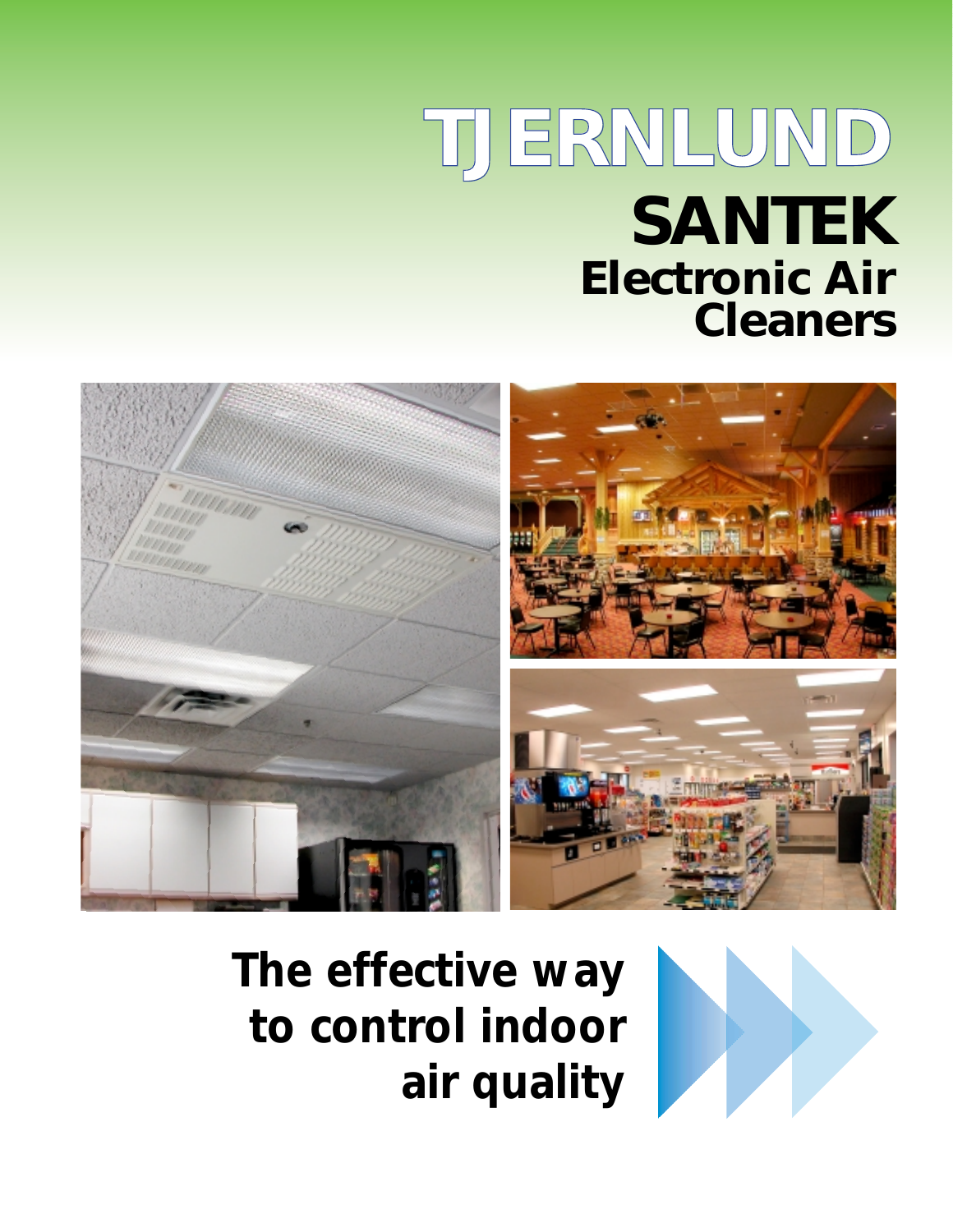# **An effective electronic air cleaner helps protect your employees, customers and bottom line**

# **Indoor air quality affects everyone**

We spend up to 90% of our time indoors and are surrounded by natural and man-made pollutants that threaten our comfort and health. Tighter constructed buildings seal out weather, but also seal in pollutants such as pollen, tobacco and cooking smoke, dust, mites, dander, spores, viruses and off-gassing from building materials and furnishings.

# **Electronic air cleaning is a wise investment**

Controlling indoor air quality has many health and financial related benefits including:

- Healthier employees
- Higher productivity
- Happier customers
- Reduced cleaning of office equipment and facilities
- Lower facility heating and equipment maintenance costs

# **Santek Electronic Air Cleaners provide a breath of fresh air**

*There's a model to fit your requirements*







|                             | <b>SD-1000</b>                                                                   | <b>SX-2000</b>                                                                    | <b>SP-1200</b>                                                                    |
|-----------------------------|----------------------------------------------------------------------------------|-----------------------------------------------------------------------------------|-----------------------------------------------------------------------------------|
| Efficiency                  | Up to 95% clean air in a 12,000 cubic                                            | Up to 95% clean air in a 24,000 cubic                                             | Up to 95% clean air in a 14,400 cubic                                             |
|                             | ft space at 5 air changes/hour. (ACH)                                            | ft space at 5 air changes/hour. (ACH)                                             | ft space at 5 air changes/hour. (ACH)                                             |
| <b>Air Flow</b><br>Capacity | Up to 1,000 cubic feet per minute (CFM)                                          | Up to 2,000 cubic feet per minute (CFM)                                           | Up to 1,200 cubic feet per minute (CFM)                                           |
| Collecting<br>Cells         | 1 ionizing collecting cell made of<br>heavy duty .040" aluminum for long<br>life | 2 ionizing collecting cells made of<br>heavy duty .040" aluminum for long<br>life | 2 ionizing collecting cells made of<br>heavy duty .040" aluminum for long<br>life |
| <b>Filters</b>              | 1 aluminum mesh prefilter;                                                       | 2 aluminum mesh prefilter;                                                        | 1 polyester 22% efficient prefilter;                                              |
|                             | 1 activated charcoal for odor control                                            | 2 activated charcoal for odor control                                             | 2 activated charcoal for odor control                                             |
| <b>Blower Speed</b>         | 3-speed 500/750/1000 CFM,                                                        | 3-speed 1000/1500/2000 CFM,                                                       | Variable speed 500-1200 CFM,                                                      |
| <b>Motor Specs</b>          | 2.92 Amps, 1085 RPM, PSC                                                         | 2 @ 2.92 Amps, 1085 RPM, PSC                                                      | 2 Amps                                                                            |
| Power                       | 115 V, 60 Hz, 350 Watts, Solid state                                             | 115 V, 60 Hz, 650 Watts, Solid state                                              | 115 V, 60 Hz, 240 Watts, solid state                                              |
|                             | 6,000 VDC power supply, 6' power                                                 | 6,000 VDC power supply, 6' power                                                  | 6,000 VDC power supply, 6' power                                                  |
|                             | cord                                                                             | cord                                                                              | cord                                                                              |
| Control                     | LED indicator light shows proper                                                 | LED indicator light shows proper                                                  | LED indicator light shows proper                                                  |
| Panel                       | operation                                                                        | operation                                                                         | operation                                                                         |
| Physical                    | 70 lbs. ship, Ceiling or Wall mount                                              | 120 lbs. ship, Ceiling mount.                                                     | 110 lbs. ship, Flush in Ceiling mount. 9                                          |
| Description                 | options. 13"H, 22 1/4"W, 16 1/2"D                                                | 14" H, 24" W, 32 1/4" D                                                           | 1/2"H, 22 3/4"W, 46 3/4"L                                                         |
| Finish                      | 16 gauge steel black finish                                                      | 16 gauge steel black finish                                                       | 18 gauge off white textured                                                       |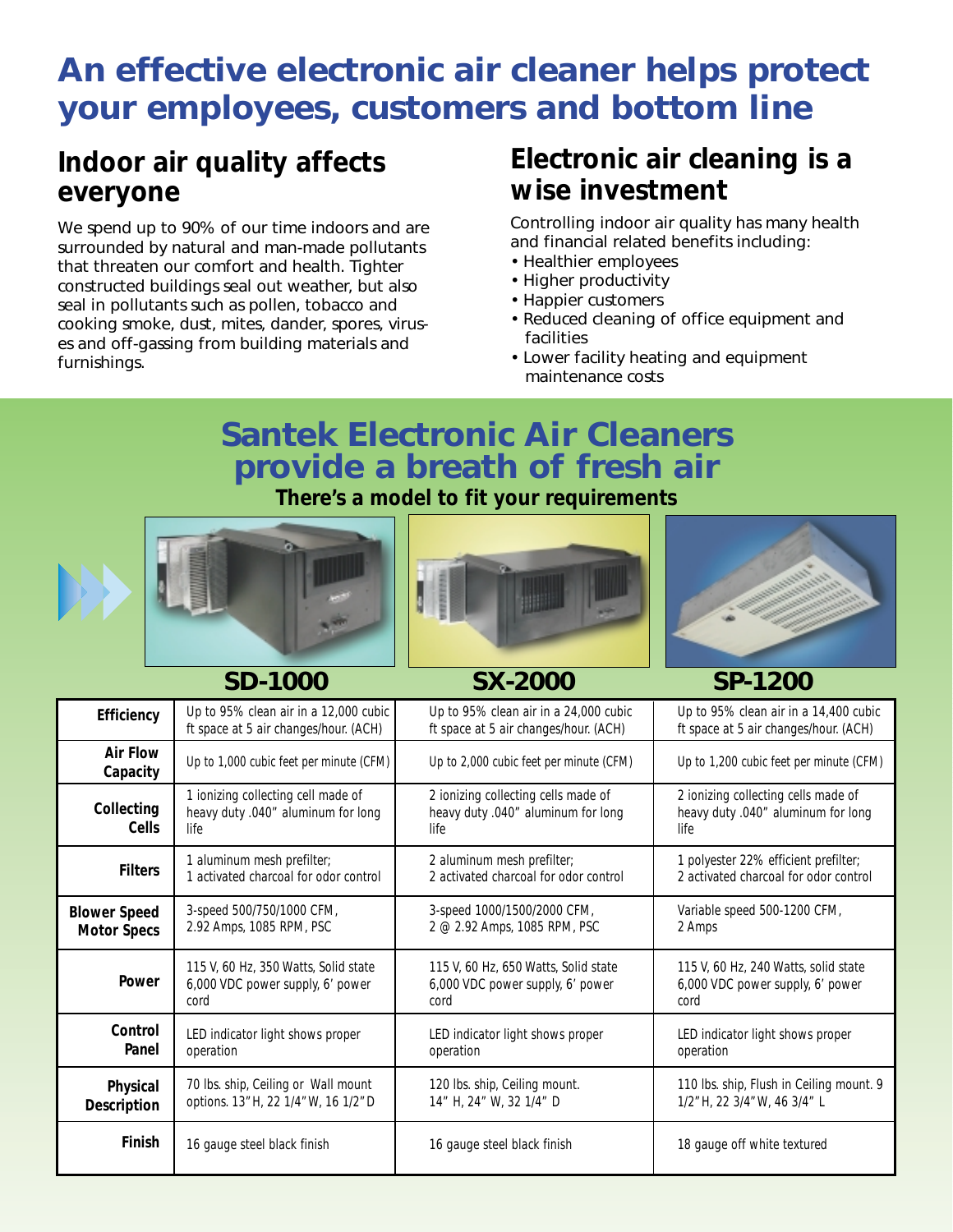# **Santek electronic air cleaners remove particles 88,000 times smaller than the period at the end of this sentence.**

*4-stage filtration removes dust, smoke and odors that standard filters can't*



Standard air filters clean only a small percentage of the air we breathe. Smoke, dust, pollen, bacteria and other contaminants flow through and are recirculated into the air. Using a 4-stage filtration process, Santek electronic air cleaners remove up to 95% of all contaminates.

#### **Stage 1:**

Aluminum mesh or polyester prefilter removes larger particles to reduce electronic collecting cell maintenance and to extend life of activated charcoal filter.

**Stage 2:** Remaining particles go through ionizing section where they receive an electrical charge.

**Stage 3:** Collecting cells with oppositely charged electronic plates attract and collect charged particles like a high powered electromagnet.

#### **Stage 4:**

Activated charcoal filter adsorbs most of the remaining particles, removing residual odors before finally recirculating **95% cleaner** air back into interior space.

# **Airborne Particle Removal Efficiency Chart**



*Some things you're probably glad you don't see every day!*



**Dust Mite & Debris** .5 to 60 microns



**Pollen** 3 to 100 microns



**Bacteria** .1 to 30 microns